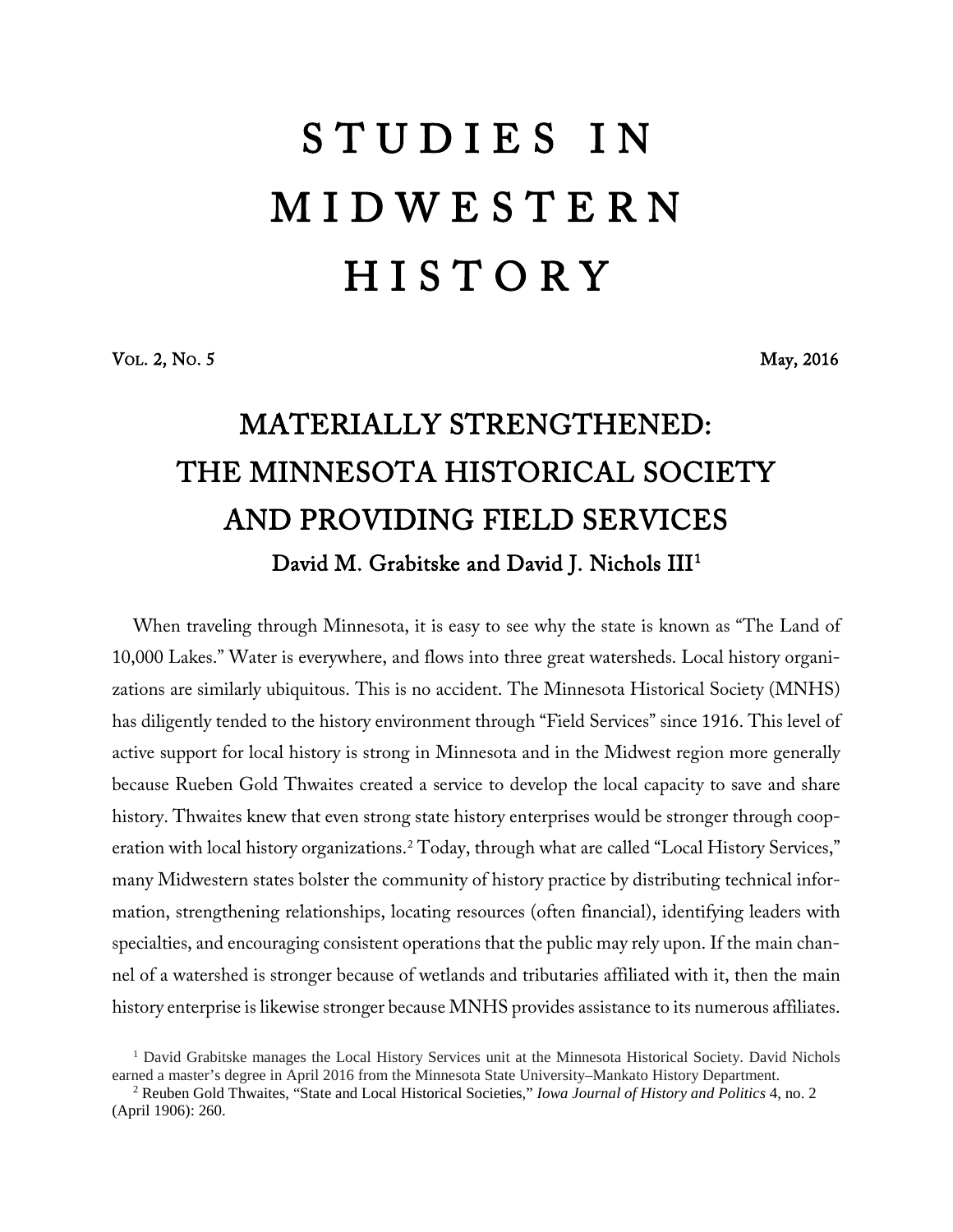## Background, 1896-1915

While local history work in Minnesota essentially began with the chartering of the Minnesota Historical Society in 1849, early-twentieth-century historians in the Midwest began to consider how to save and share a more complete record than ever before. [3](#page-1-0) Reuben Gold Thwaites in Wisconsin, Clarence Walworth Alvord in Illinois, and Solon Justus Buck at MNHS, among many, sought and developed sustainable and practical ways for saving and sharing history by drawing upon good examples found in other fields.

The intellectual foundations of local history work derived partly from Fredrick Jackson Turner who advocated for history to be studied in sections, such as by physical region or by cultural bound-aries. State lines appeared artificial to Turner, but others found state boundaries convenient.<sup>[4](#page-1-1)</sup> In Minnesota, Solon Buck grasped the practicality of using state boundaries, following the example of Thwaites and Alvord, to create a local history service.

Reuben Gold Thwaites developed local history services in 1896. Thwaites headed the State Historical Society of Wisconsin (SHSW) and admired the border-to-border service commitment of the University of Wisconsin.<sup>[5](#page-1-2)</sup> Thwaites wanted state historical societies in the Midwest to be a "model of progressivism among state historical societies."<sup>[6](#page-1-3)</sup> Where Thwaites' predecessor Lyman Draper had amassed a large reference library, Thwaites would use the border-to-border service model to persuade the Wisconsin Assembly that his organization, like the university, was statewide, and to fund modern history in a modern facility on the university campus that was open to all.<sup>[7](#page-1-4)</sup>

Thwaites contrasted the two types of history organizations at the time: that of the East where organizations were funded by private donors, and that of the West where they were often associ-ated with the state, received public funding, and conducted "field work" (local history services).<sup>[8](#page-1-5)</sup>

<span id="page-1-0"></span><sup>3</sup> For a discussion of these efforts, see Jon K. Lauck, *The Lost Region: Toward a Revival of Midwestern History*, (Iowa City: University of Iowa Press, 2013).

<sup>4</sup> Dixon Ryan Fox, "State History I," *Political Science Quarterly* 36, no.4 (December, 1921): 574-575.

<span id="page-1-2"></span><span id="page-1-1"></span><sup>5</sup> John Zimm, *The Wisconsin Historical Society: Collecting, Preserving, and Sharing Stories Since 1846* (Madison, WI: Wisconsin Historical Society Press, 2015), 23. See also, Townsend, *History's Babel*, 47-48. Prof. Lucy Salmon of Vassar College followed Thwaites' lead by proposing an affiliation model in 1897.

<span id="page-1-3"></span><sup>6</sup> Rebecca Conard, *Benjamin Shambaugh and the Intellectual Foundations of Public History* (Iowa City: University of Iowa Press, 2002), 16.

<sup>7</sup> Ibid., 16-17.

<span id="page-1-5"></span><span id="page-1-4"></span><sup>8</sup> Thwaites, "State and Local Historical Societies," 251-252. Tom McKay, "A New Idea (1896-1913)," *Exchange*  38, no. 1-2 (1996): 1.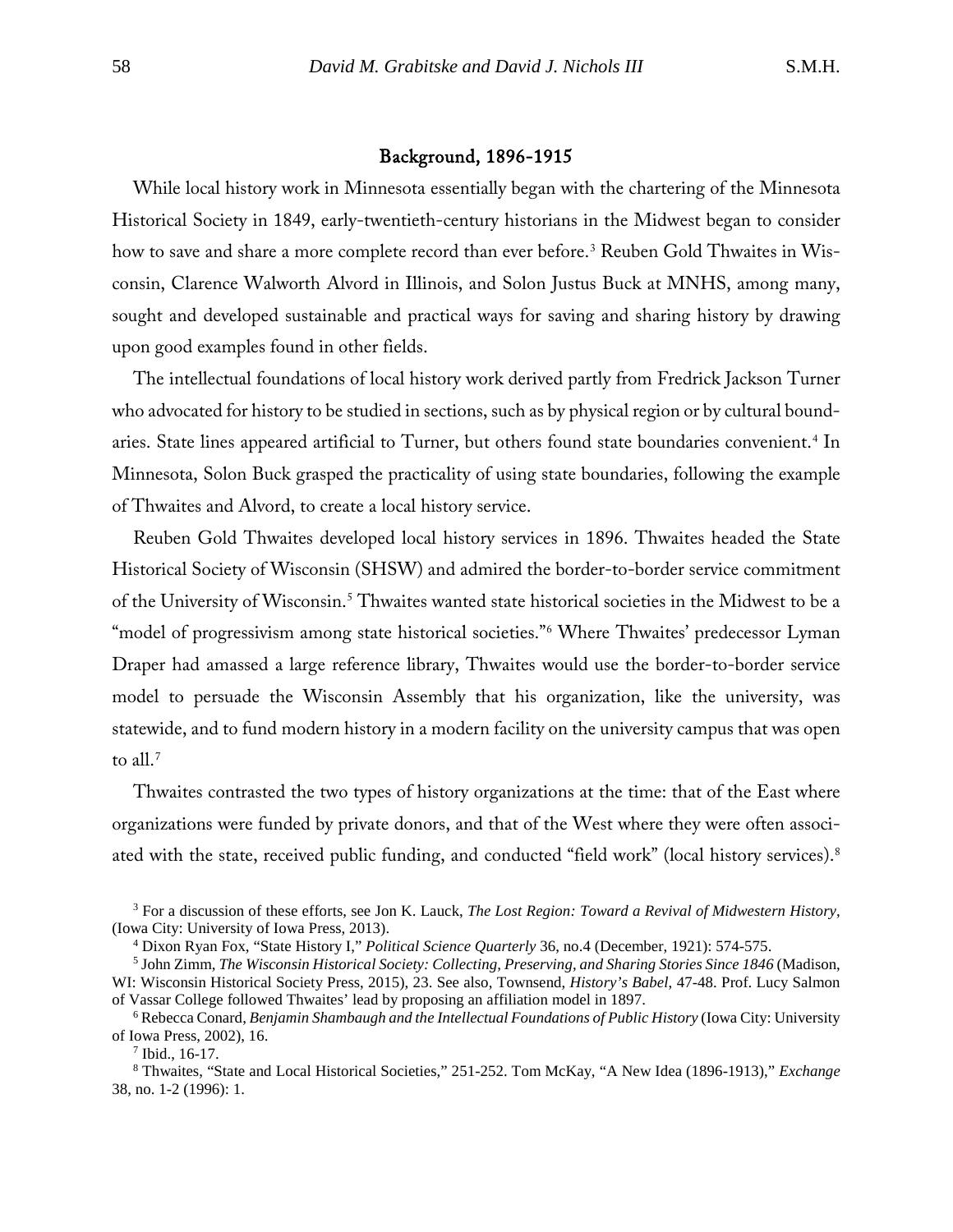His western-style organization saw the urgency of democratically saving history by soliciting "documentary and artefactual [sic] material from private citizens, the memories of the pioneers" while these materials were still widely available. And to effectively share history, he advocated that state history organizations "organiz[e] historical societies as 'auxiliaries' to augment the capacity and the ability of the state historical society to preserve the state's history."[9](#page-2-0)

Historians Andrew R. L. Cayton and Peter S. Onuf hint at why local history services developed in the Midwest. They note that "at the end of the nineteenth century many middle class Midwesterners were interested in the origins and history of their culture" and sought to fund research on the region. They also note the clause in the Northwest Ordinance of 1785 that "education shall forever be encouraged" – and historical organizations from the start had educational purposes. The emphasis of Midwestern historians on connecting local organizations to the state history enterprise reflects the desire of like-minded people to "combat isolation" by defining themselves "through participation in a larger cultural community" and by joining "voluntary associations" that bound communities of strangers together. As migration transformed society in the Midwest, people found a personal identity based on history (among other things). The Midwestern historians wanted other people to "share in their discoveries" about history work, and "they became zealous in advocating their positions" as can be seen in many writings of the era. As a function of state history enterprises, local history services embody the educational foundation, the building of an identity, and the advocacy for historical resources that support the importance of the Midwest.[10](#page-2-1)

Clarence Alvord in Illinois employed Guy Stanton Ford and Solon Justus Buck. This was Buck's first professional experience out of graduate school at the University of Wisconsin-Madison. In an age before the internet, the easiest means of disseminating primary resources was to transcribe them and print them because the books conveyed permanence and official-ness that would cross state lines into other research libraries. They produced volumes on both the history of the region and Illinois specifically. Most importantly, this assignment trained Solon Buck in how to conduct

<span id="page-2-0"></span><sup>9</sup> Rebecca Conard, *Benjamin Shambaugh and the Intellectual Foundation of Public History* (Iowa City: University of Iowa Press, 2013), 18. Thwaites, "State and Local Historical Societies," 252.

<span id="page-2-1"></span><sup>10</sup> Andrew R. L. Cayton and Peter S. Onuf, *The Midwest and the Nation: Rethinking the History of an American Region* (Bloomington, IN: Indiana University Press, 1990), 118, 24, 59, 44, 53, 55, 58, 125. Interestingly the authors use the term "material progress" (p. 24) much as Solon Buck said the Minnesota Historical Society would be "materially strengthened" (n. 55, below) by using local history services.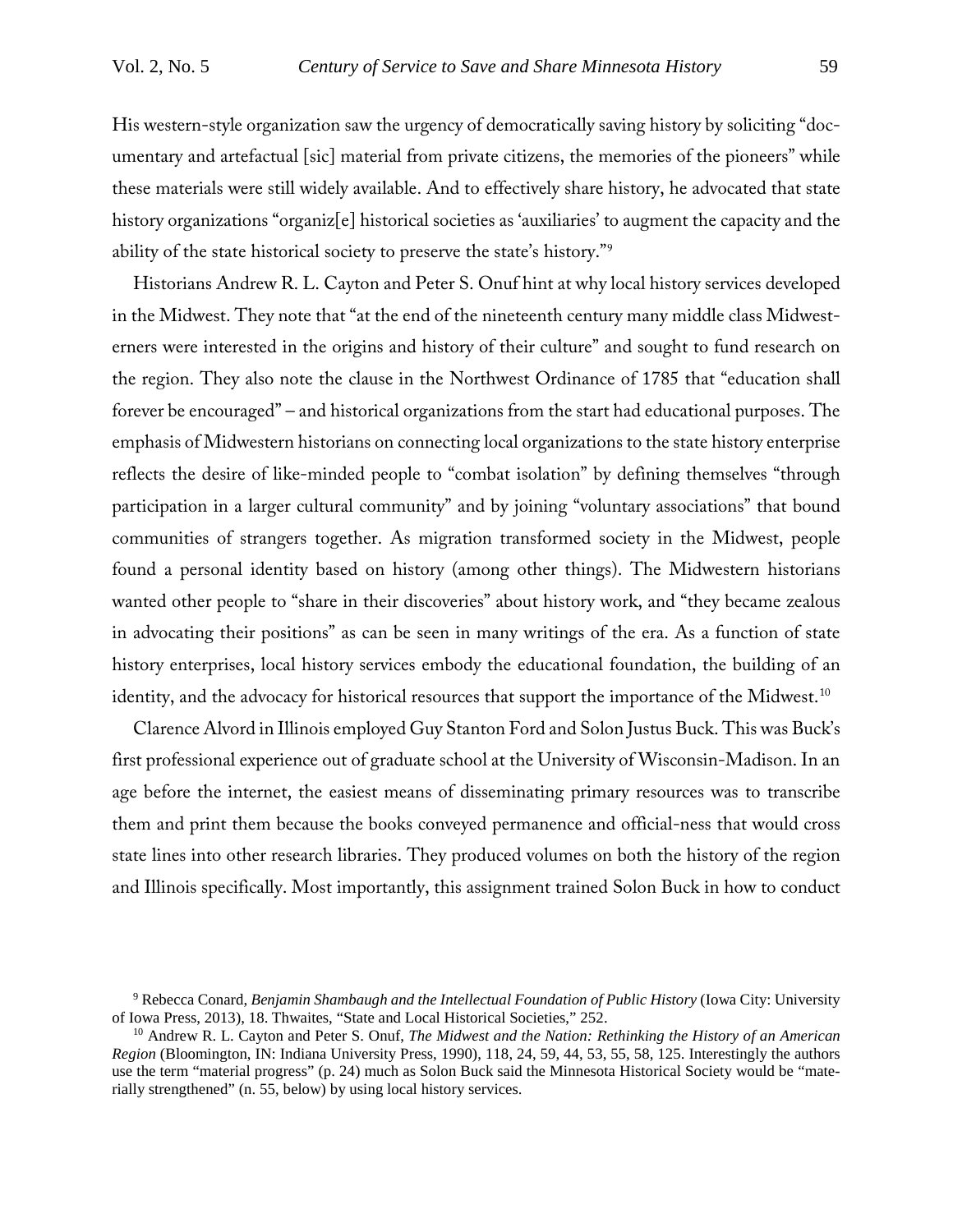field work and helped him see its value first hand. Ford soon left for a professorship at the University of Minnesota, and subsequently recruited Buck as the first "Superintendent" (Director) for MNHS in 1914. Alvord later followed his protégés Ford and Buck to Minnesota in 1920.<sup>[11](#page-3-0)</sup>

Prior to Buck's arrival, the Minnesota Historical Society was quartered in the old state capitol building where it was focused strongly on archaeology. Prominent state archaeologists had dominated MNHS priorities during the last quarter of the nineteenth century through the death of Jacob Brower in 1905. MNHS Secretary Warren Upham's 1906 report in the *Iowa Journal of History and Politics* on his organization's plans stand in contrast to the emerging direction detailed by Thwaites earlier in the volume.<sup>[12](#page-3-1)</sup> Ford's encouragement for Buck to come to Minnesota was meant to bring Minnesota on line with its neighbors, Iowa and Wisconsin, by broadening MNHS priorities to the entire history field. To help Buck understand the scope of that field, Upham guided Buck on visits across the state.

In an October 1915 letter, historian Warren Upham described his progress on a book documenting the origins and the names of the landmarks, water bodies, and towns throughout Minnesota. To compile the book, he traveled from county to county, interviewing local historians, town residents, and librarians. However, Upham found that the information he sought was rarely centrally located, which made historical information more difficult to access. Buck saw this as reason for action to gather Minnesota history in central repositories. And, in Buck's assessment of the project, he noted how effective Upham was in working in the field with people. Buck knew then that the MNHS needed to have a full time worker in the field.<sup>[13](#page-3-2)</sup>

A month later, at the annual meeting of MNHS, Buck noted that the Historical Society needed to encourage better care of county records which to that point had been inadequately preserved. He called for the historical society to become the state archives and for the society to acquire doc-uments from around the state to preserve them as had been done in Iowa and in Wisconsin.<sup>[14](#page-3-3)</sup>

<sup>&</sup>lt;sup>11</sup> Ibid., 333.

<span id="page-3-1"></span><span id="page-3-0"></span><sup>12</sup> Warren Upham, "Minnesota Historical Society," *Iowa Journal of History and Politics* 4, no. 2 (April 1906): 313-315.

<span id="page-3-2"></span><sup>13</sup> Lauck, *The Lost Region*, 33. Lauck credits Buck with reviving the Minnesota Historical Society because he "proceeded to reorganize and revolutionize the institution." (p. 36). Buck to Ford, April 21, 1914 and September 29, 1914, and Buck to Upham, November 11, 1914, Buck Papers, MNHS Archives. Buck, Memorandum, "Minnesota Geographic Names," October 19, 1915, Superintendent's Reports 1914-1918, Reports of Divisions 1914-1927, MNHS Archives. Buck knew the value of having someone in the field from his time working for Alvord. Buck reflects that value in his assessment of Upham's work.

<span id="page-3-3"></span><sup>14</sup> Buck, "Notes," *Minnesota History Bulletin* 1, no. 1 (January 1915): 31-32.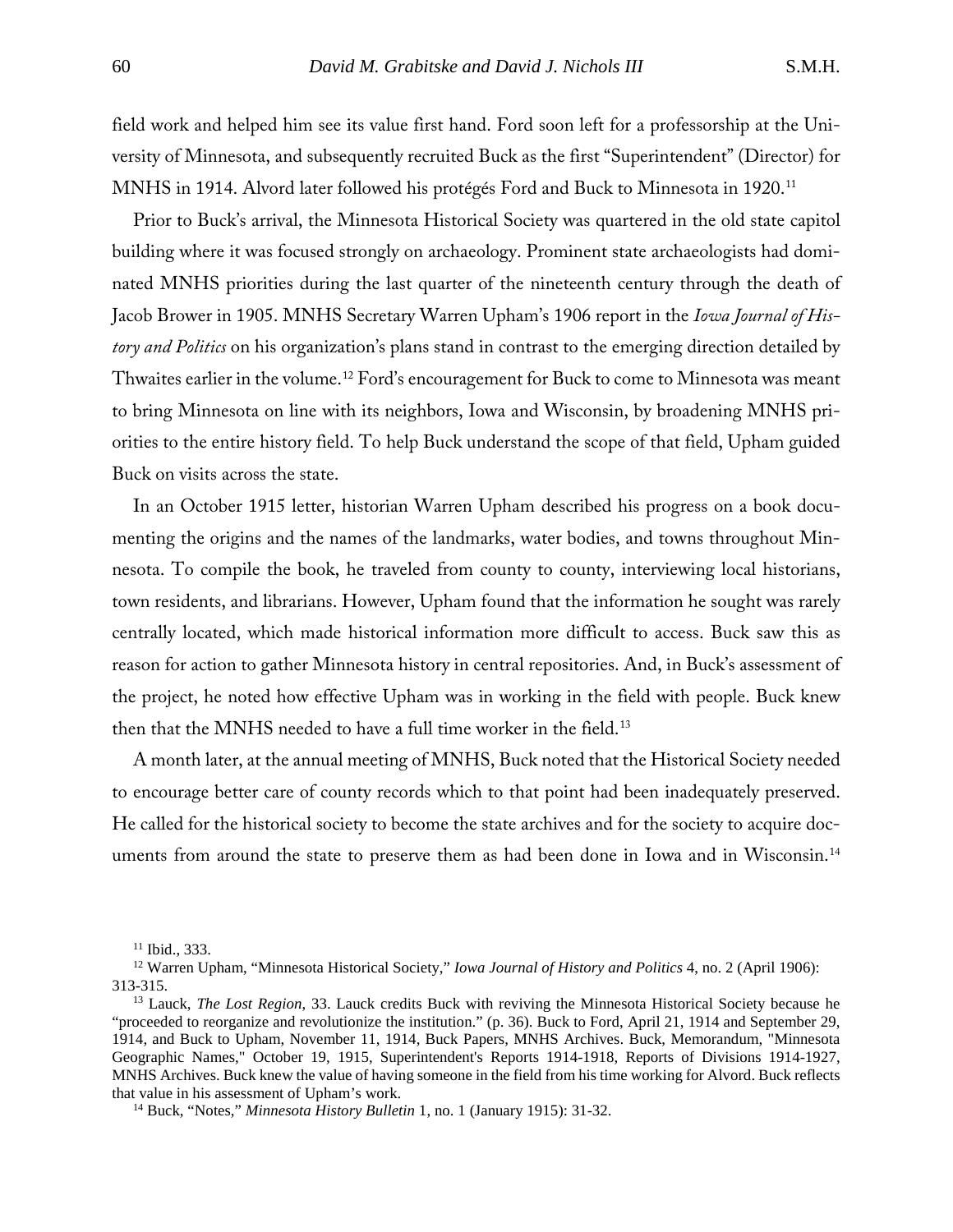While the call to action was clear based on Upham's observations, less clear were the specific methods and the means to fund the work.

#### Soft Money Start, 1916-1944

Through funding from the Public Archives Commission Buck hired the first MNHS local history services professional. The Public Archives Commission began in 1899 as a way to preserve government records on a local level. In the absence of a formal National Archives (created in 1934), this funding helped veterans and others more quickly access public records.

Buck's hire was a 33-year-old master's candidate in history at the University of Minnesota. Franklin Fisk Holbrook followed Upham's path going from county to county in his work to organize government archives and records.[15](#page-4-0) Holbrook photographed historic sites, encouraging preservation of objects of historic importance, and collected printed materials such as handbills and pamphlets.[16](#page-4-1) To address Upham's frustrations, Holbrook advocated establishing a repository in every county for the purpose of "securing local publications and private collections."[17](#page-4-2) By 1917 Holbrook had visited 35 communities in 24 counties.

Holbrook found it difficult to measure his success; however, in each visit he successfully found a local contact to advise him about historically important materials.<sup>[18](#page-4-3)</sup> By the end of 1917 Holbrook capitalized on the public impression of the future historical importance of documents and materials related to the Great War. He contacted the Commission of Public Safety to encourage them to have their field staff advocate for preserving war records. [19](#page-4-4) The Commission's work was to encourage loyalty during the war, and its structure was one of general state expectations put into practice as needed on a local level. This has since been the model used by local history services.

Project-based funding, though, underscored Thwaites' earlier recommendation that field work be staffed with full time professionals. Buck believed "just as the state has an auditor who keep[s] the accounts for all departments, and a treasurer to handle the funds for all departments," that the state should also "make provision for some agency whose business it would be to look after the

<sup>16</sup> Ibid., 2.

<sup>15</sup> Buck, "Notes," *Minnesota History Bulletin* 1, no. 2, (March 1916): 71.

<span id="page-4-4"></span><span id="page-4-3"></span><span id="page-4-2"></span><span id="page-4-1"></span><span id="page-4-0"></span><sup>17</sup> Franklin Holbrook, *Report of Field Agent of the Minnesota Historical Society for September and October 1916*, 4.

<sup>18</sup> Holbrook, *Report … for September and October 1917*, 4.

<sup>&</sup>lt;sup>19</sup> Ibid., 5. Buck to Public Safety Commission, July 9, 1917, Buck Papers, MNHS Archives.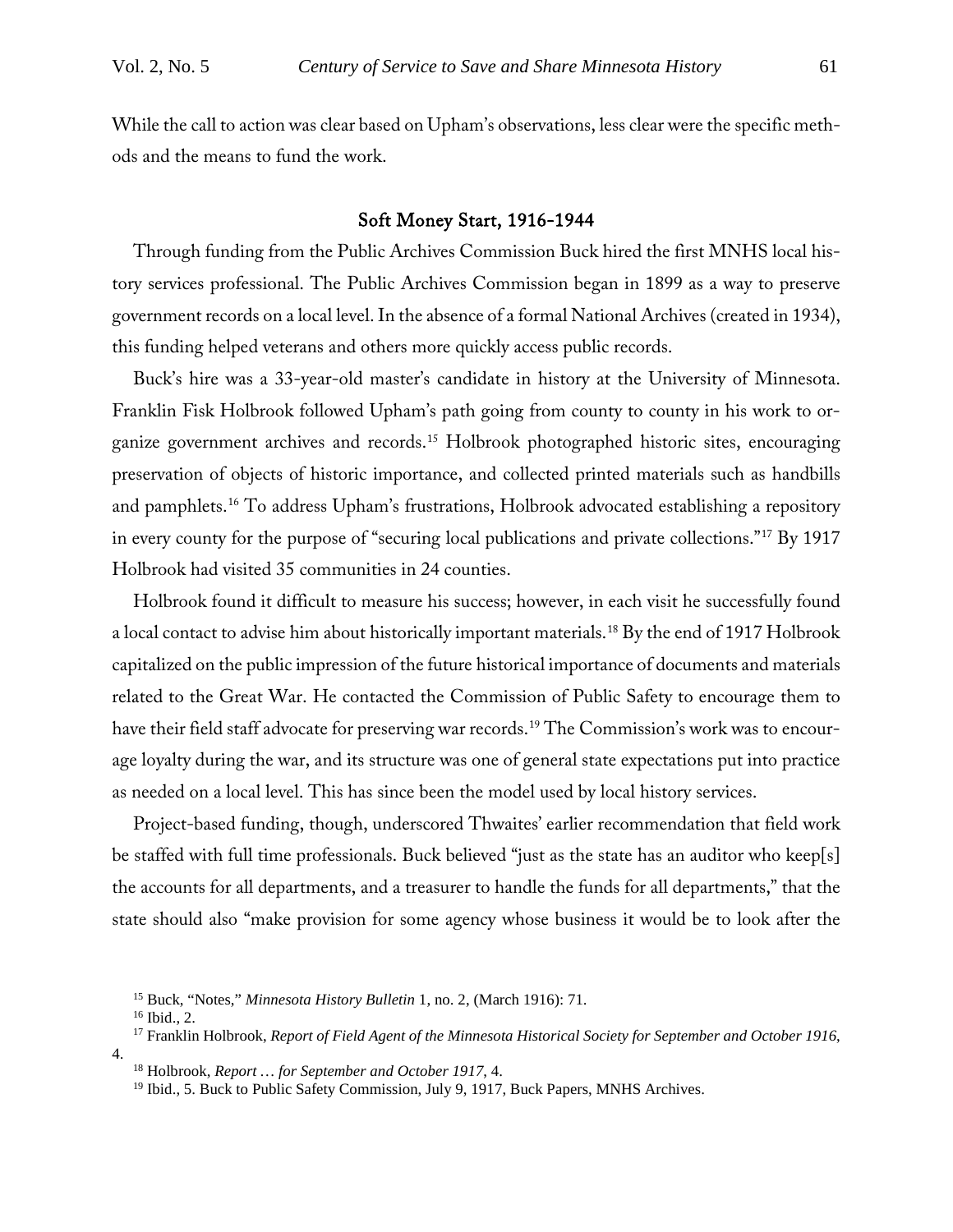records of all departments."[20](#page-5-0) While Buck was speaking about the State Archives, the principle easily translates to coaching local efforts.

Since Congress defunded the Public Archives Commission in 1917, Buck advocated for a War Records Commission (WRC), which the state legislature established by act in 1919, and required every county to create a local war records commission. Holbrook, on new project money, would return briefly to the field before heading the commission's work. Cecil Shirk assumed Holbrook's field duties and was later credited by the commission for the success it enjoyed in collecting records.[21](#page-5-1) During their time in the field, Shirk and Holbrook also worked to organize the newspaper collections and county histories. In the summer of 1921, the work of gathering materials concluded, and Shirk left to help Hennepin County finish their War Records reports.[22](#page-5-2)

The year 1922 ushered in much of the modern practice of local history services. For the first few years the service model was identifying and gathering written materials, mostly at the state level and by MNHS staff. With the project transitioning from collecting to publishing documents, no longer would there be project staff in the field meeting face-to-face with people working locally to save and share history. To solve this problem, local history services needed to expand the number of local history organizations and to ensure that members of these organizations had regular contact with one another. The Society held its first Local History Conference, predecessor of the continuing education training provided by Local History Services to this day. This conference brought members of state, county, and local historical societies together to share and coordinate history work. Buck believed the strong attendance alone was proof of a desire for local history. Orrin Libby, superintendent of the State Historical Society of North Dakota, advocated to attendees the opportunity to capitalize on the enthusiasm generated for preserving history during the war by converting local war records commissions into permanent local historical societies. Shirk had similarly advocated converting old settlers associations into local history organizations.<sup>23</sup> Most

<span id="page-5-0"></span><sup>20</sup> Buck, "Minnesota Historical Society," *Michigan History Magazine* 4, no. 4 (October 1920): 708. Buck, "Notes," *Minnesota History Bulletin* 3, no. 1 (Jan 1915): 31.

<span id="page-5-1"></span><sup>21</sup> Buck, "Notes," *Minnesota History Bulletin* 3, no. 3 (September 1919): 157-158. Holbrook, *Quarterly Report November 1916 to January 1917*, 2. Buck, "Notes," *Minnesota History Bulletin* 3, no. 2 (May 1918): 75. Holbrook, *Annual Report of the Field Agent*, January 1, 1919, 2-3. Buck, "Notes," *Minnesota History Bulletin* 3, no. 3 (September, 1918): 243.

<span id="page-5-2"></span><sup>&</sup>lt;sup>22</sup> Buck, "Historical Society Notes," *Minnesota History Bulletin* 4, no. 3 (September, 1919): 165. Shirk only appears in MNHS records thereafter as a book reviewer.

<span id="page-5-3"></span><sup>&</sup>lt;sup>23</sup> Memorandum, "Report of the Field Secretary for Quarter Ending," June 1, 1922, C. W. Shirk Correspondence, 1922 (D-Sh), MNHS Archives. Shirk wrote, "They have a vital interest in Minnesota history, and careful attention from the society could certainly produce local historical societies at some future date."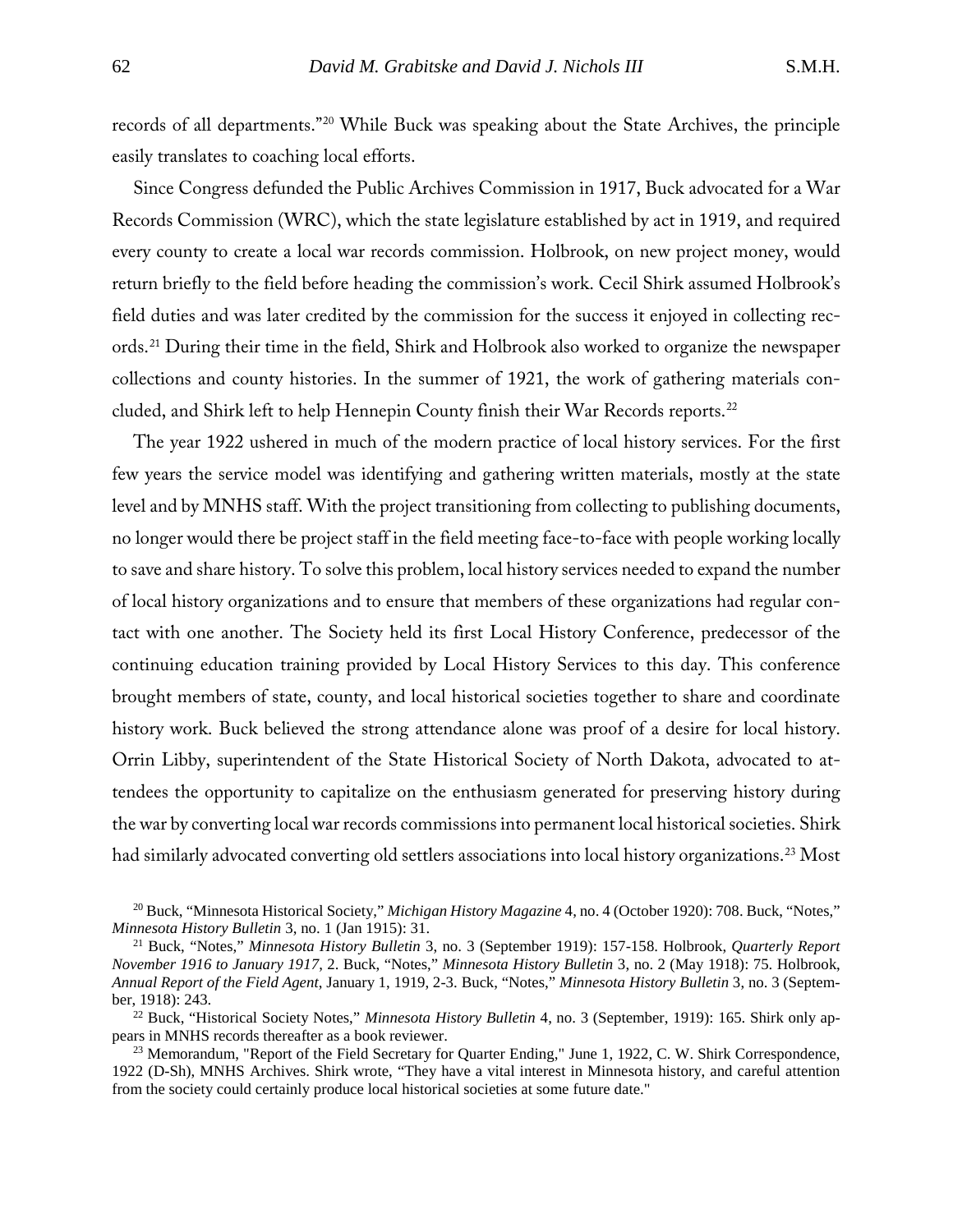importantly at this conference, Buck introduced a template constitution for historical organizations. This is the first written document meant to standardize practice throughout the state's local history community.<sup>[24](#page-6-0)</sup>

In the 1920s, as Libby and Shirk had suggested, some local war records committees and old settler associations did reorganize as permanent history organizations. Buck offered former legislator William E. Culkin a half time position with local history services. Culkin then formed the St. Louis County Historical Society to address the "new model" of permanent organization. [25](#page-6-1) He would go on to found the Lake County and Cook County historical societies, modeling a practice for later local history services staff. Other local history organizations had existed before St. Louis such as the Red Wing Historical Society established in 1857 and numerous old settlers associations, but as Red Wing ceased with the Civil War and old settlers eventually would pass from the scene, Culkin similarly believed "that such societies once started should be kept going."[26](#page-6-2)

Holbrook, Shirk, and Culkin all created templates for early local history services work and helped develop the fledgling program in its early years.<sup>[27](#page-6-3)</sup> The mission statement written in 1922 for local history organizations remains the most common mission statement among Minnesota history organizations nearly 100 years later.

The departure of Solon Buck in 1931 and then the New Deal programs meant to address the Great Depression of the 1930s had similar impacts. The new superintendent of the society was Theodore Blegen, a Minnesotan with strong ties to rural Nicollet County. Blegen had been assis-tant superintendent since 1922 and adopted Buck's passion for local history initiatives.<sup>[28](#page-6-4)</sup> In his first years, much of the local history services work involved Blegen responding to letters seeking advice from local and county societies. Blegen did continue the summer tours of the state begun by Buck in order to gather the local history community for training and networking. Blegen also continued

<sup>24</sup> Buck, "Local History Conference, 1922," *Minnesota History Bulletin* 7, no. 1 (Feb-May 1922): 250-251.

<span id="page-6-4"></span><span id="page-6-3"></span><sup>28</sup> A.J. Larsen and Bertha L. Heilbron, "T.C. Blegen and the Historical Society," *Minnesota History Bulletin* 20, no. 3 (September 1939): 291.

<span id="page-6-1"></span><span id="page-6-0"></span><sup>&</sup>lt;sup>25</sup> Buck to Culkin, August 25, 1922, William E. Culkin MNHS Correspondence, 1921(H)-1922(C), MNHS Archives. Blegen, "The Progress and Prospects of Local History Work in Minnesota," *Minnesota History Bulletin* 11, no. 1 (March 1930): 14.

<span id="page-6-2"></span><sup>26</sup> William E. Culkin, "Getting a County Historical Society Started," *Minnesota History Bulletin* 7, no. 2 (September 1926): 233.<br><sup>27</sup> Minnesota Historical Society, "Franklin Fisk Holbrook," Biography Index Collection, MNHS Archives.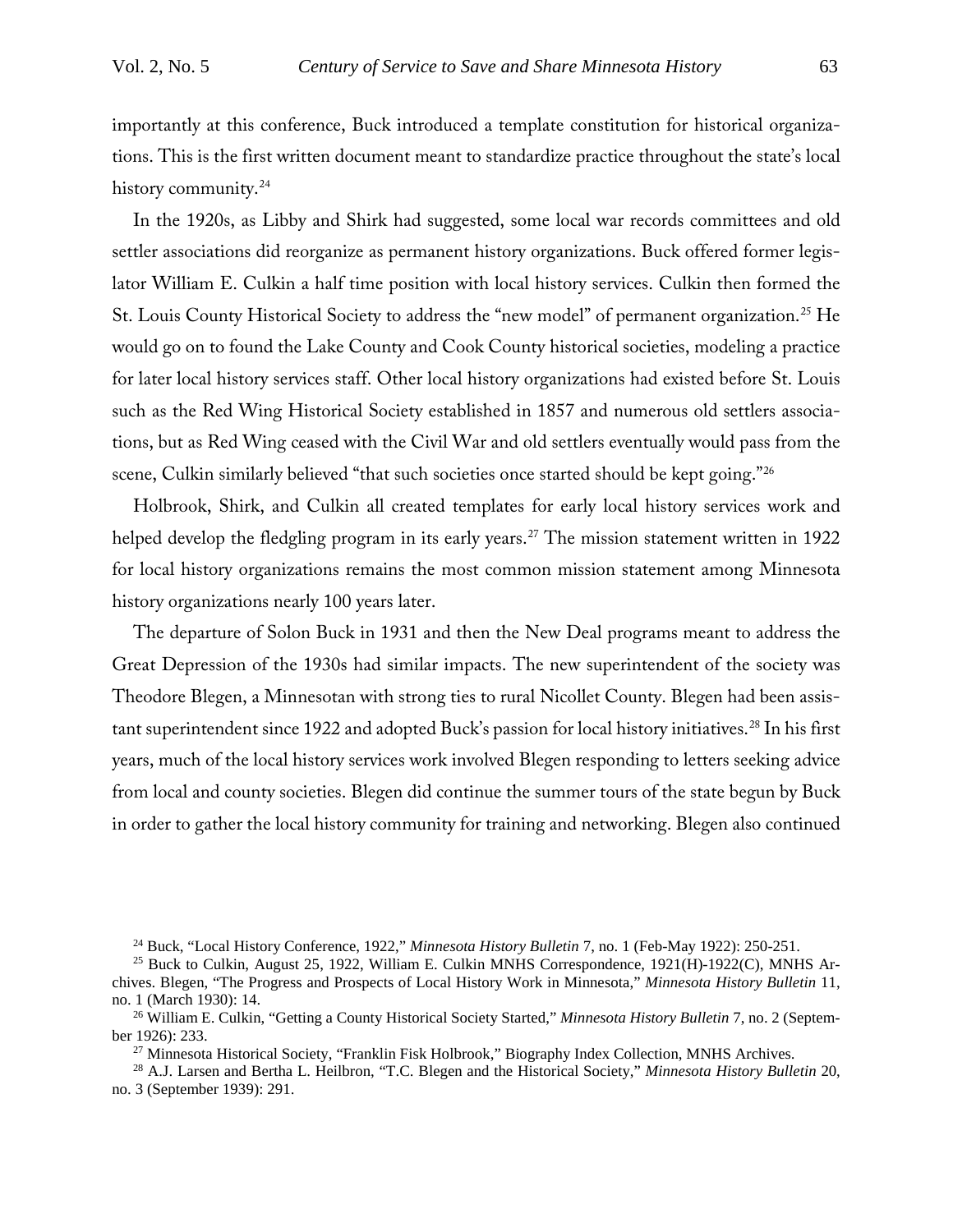the annual local history conference every January as a means to further his predecessors' call for encouraging local history workers to network and learn from one another.<sup>[29](#page-7-0)</sup>

When New Deal programs began to employ historians and writers, Blegen funded local history services through these programs.<sup>[30](#page-7-1)</sup> Blegen worked with staff member Jacob Hodnefield, who had been with the historical society for nearly as long as Blegen. Hodnefield held various positions with MNHS, including head of accessions and head reference librarian.<sup>[31](#page-7-2)</sup> Hodnefield left for a position with the James J. Hill Reference Library for six years, but in 1935 returned to the Histor-ical Records Survey. Hodnefield based the survey's work on notes left by Holbrook,<sup>[32](#page-7-3)</sup> and expanded his duties to include surveys of historic sites, buildings, monuments, trails, and cemeteries. The expansion also built upon the 1930 inception of the Minnesota State Historical Markers Program, which was primarily intended to reach the traveling public in cooperation with the state highway department. Today, historical markers are in most interstate highway rest areas across the state. Throughout his work Hodnefield traveled the state, meeting with local historical societies and growing the number of historical organizations from 21 in 1931 to 56 by decade end.[33](#page-7-4) Hodnefield left his position in 1938, again for the James J. Hill Reference Library, and was succeeded by Richard Sackett, who finished publishing New Deal projects.<sup>[34](#page-7-5)</sup>

## Full Time, 1945-1979

Following World War II, the practices of local history services began to parallel broader themes for developing capacity and professionalization of nonprofits, public history, and museums. From the beginning local history services benefited from professionally trained historians like Buck, Blegen, and Holbrook, and editor Appel and librarian Hodnefield. After World War II two photographers in succession led local history services to the eve of the National Bicentennial before a professional archaeologist named David Nystuen changed the service forever.

 $^{29}$  Ibid., 291-292.<br> $^{30}$  Ibid., 292.

<sup>32</sup> Blegen, "Notes," *Minnesota History Bulletin* 17, no. 1 (March 1936): 55.

<span id="page-7-5"></span><sup>34</sup> Minnesota Highway Department and Division of State Parks, Conservation Department, *An Historic Sites Program for Minnesota* (St. Paul: Minnesota Historical Society, 1940), iii.

<span id="page-7-2"></span><span id="page-7-1"></span><span id="page-7-0"></span><sup>31</sup> Buck, "Notes," *Minnesota History Bulletin* 4, no. 3 (May 1923): 165. Buck, "Notes," *Minnesota History Bulletin* 10, no. 1 (March 1929): 334-335.

<span id="page-7-4"></span><span id="page-7-3"></span><sup>33</sup> Larsen and Heilbron, "Blegen," 291. Buck, "Notes," *Minnesota History Bulletin* 11, no. 3 (September 1930): 314-315.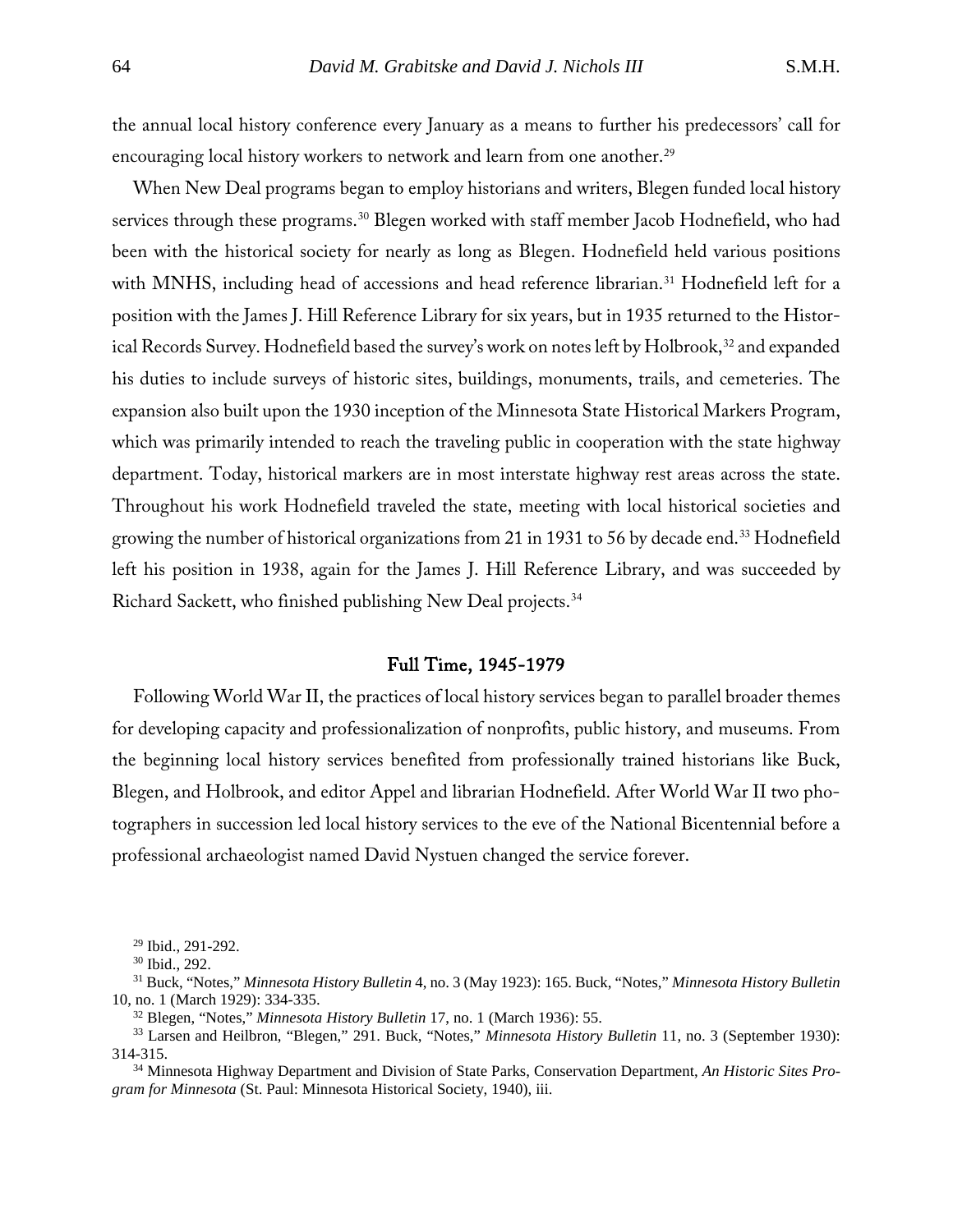Arthur J. Larsen became superintendent in 1939. Unlike Buck and Blegen, Larsen believed that the best way to reach the public was more through publications and less through expensive, tran-sitory direct contact.<sup>[35](#page-8-0)</sup> Without project funding for staff, much of the work of local history services fell to the superintendent. Larsen perhaps had insufficient time to consider the usefulness of local history services before he left to join the army.

Lewis Beeson became superintendent and continued pondering how best to reach other members and local partner organizations. In 1943, due to wartime rationing, the annual tours started in the early 1920s that featured travel to historic sites across the state stayed in a single location, Fort Snelling, and suffered for attendance.<sup>[36](#page-8-1)</sup> The remedy, Beeson realized, was permanent staff traveling to local historical societies, advising them and assisting them in their work.[37](#page-8-2) Beeson promoted Richard Sackett to become "field director," a position primarily intended to organize historical societies for the upcoming state territorial centennial.<sup>[38](#page-8-3)</sup> This effort to create county historical societies in every county built on the necessity Warren Upham saw and MNHS had long tried to implement.

After just three years, Sackett left to work for the State Territorial Centennial Commission. [39](#page-8-4) He recommended Arch Grahn, whom he had met while on leave in 1945 working for DuPont, to the new superintendent, Harold Dean Cater.<sup>[40](#page-8-5)</sup> Grahn's first task was finishing the organization of a historical society in every county for the territorial centennial, a task he would repeat for the Statehood Centennial in 1958. As he traveled Grahn would ask newspaper editors for names of local historians. He would then go to their home and convince them to become president of a new historical society.<sup>[41](#page-8-6)</sup>

Just as the Society realized it needed full time staff to service the local history community, Grahn believed local history organizations needed ongoing operational support. When he started in 1948,

<span id="page-8-0"></span><sup>35</sup> Arthur Larson, "Notes," *Minnesota History Bulletin* 21, no. 1 (March 1939): 40.

<sup>36</sup> Lewis Beeson, "Notes," *Minnesota History Bulletin* 24, no. 1 (March 1943): 30.

<span id="page-8-2"></span><span id="page-8-1"></span><sup>37</sup> Lewis Beeson, "Notes," *Minnesota History Bulletin* 26, no. 1 (March 1945): 40.

<span id="page-8-3"></span><sup>38</sup> Lewis Beeson, "Notes," *Minnesota History Bulletin* 29, no. 1 (March 1948): 54.

<span id="page-8-4"></span><sup>&</sup>lt;sup>39</sup> Arch Grahn oral history, interviewed by Rhonda Gilman, 1990, 2.

<span id="page-8-5"></span> $40$  Ibid., 2.

<span id="page-8-6"></span><sup>41</sup> Ibid., 21.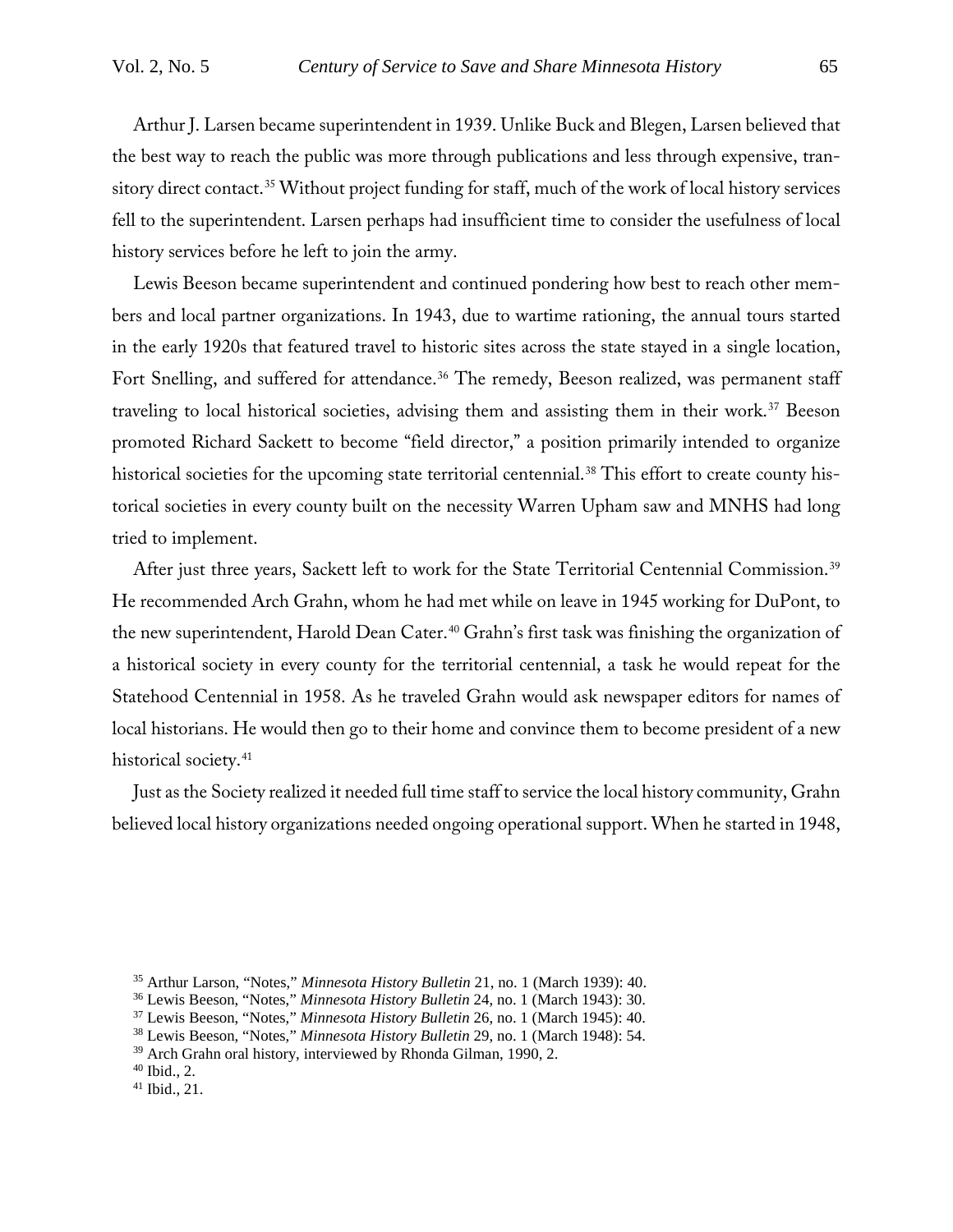county boards granted \$50 to \$150 each year for history work. Since the 1920s state statutes permitted county board to appropriate money for county historical societies, but not to exceed one thousand dollars, a restriction lifted in the 1950s.<sup>[42](#page-9-0)</sup>

When Grahn retired from his position in 1973, Director Russell Fridley hired David Nystuen, a professionally trained archaeologist. Nystuen had wanted to teach, but changed his mind when he worked with Alan Woolworth on the highway archaeology program at MNHS. [43](#page-9-1) After following Woolworth around the state to various dig sites, Nystuen saw an opportunity to work with people by succeeding Grahn.<sup>[44](#page-9-2)</sup> Nystuen began his position by preparing the field to mark the National Bicentennial. Fridley wanted a newsletter for historical societies, more paid staff at partner historical societies, additional funding for museums and local history, and better interpretation of history – all of which Nystuen worked to change or improve. [45](#page-9-3)

Local history services still functioned as Thwaites had designed it – information bureaus for local organizations – but Fridley hoped for something more impactful.<sup>[46](#page-9-4)</sup> Deputy Director Nina Archabal led the Society through an unprecedented self-study in 1979. Archabal and others searched widely for examples of self-studies in comparable organizations. In the end, they created the methods to conduct a self-study along with analysis to remake MNHS for the modern era ahead. [47](#page-9-5)

#### Modern, 1980-present

When the United Nations organized, it soon began a program to develop the capacity of nations emerging from colonialism to govern for the benefit of their populations. Similarly, on account of the expanding federal government programs, federal authorities realized that they needed to provide capacity development to state and local governments to ensure consistency of service across the nation. Many programs benefited the broad world of history including archaeology, historic preservation, and museums. The emergence of capacity development as a profession that crossed

<span id="page-9-3"></span><span id="page-9-2"></span><span id="page-9-1"></span><span id="page-9-0"></span><sup>42</sup> Minnesota State Legislature, *Session Laws of Minnesota, 1929* (St. Paul: Legislative Printing Office, 1930), 415- 416.<br><sup>43</sup> David Nystuen oral history, interviewed by James E. Fogerty, 2000, 1-3.

<sup>44</sup> Ibid., 6-8.

<sup>45</sup> Ibid., 24-25.

<span id="page-9-5"></span><span id="page-9-4"></span><sup>46</sup> Tom Webb, "Bicentennial Frivolity Irks Historian," *Minneapolis Tribune*, June 7, 1976.

<sup>&</sup>lt;sup>47</sup> James E. Fogerty, personal interview with David Grabitske, January 13, 2016.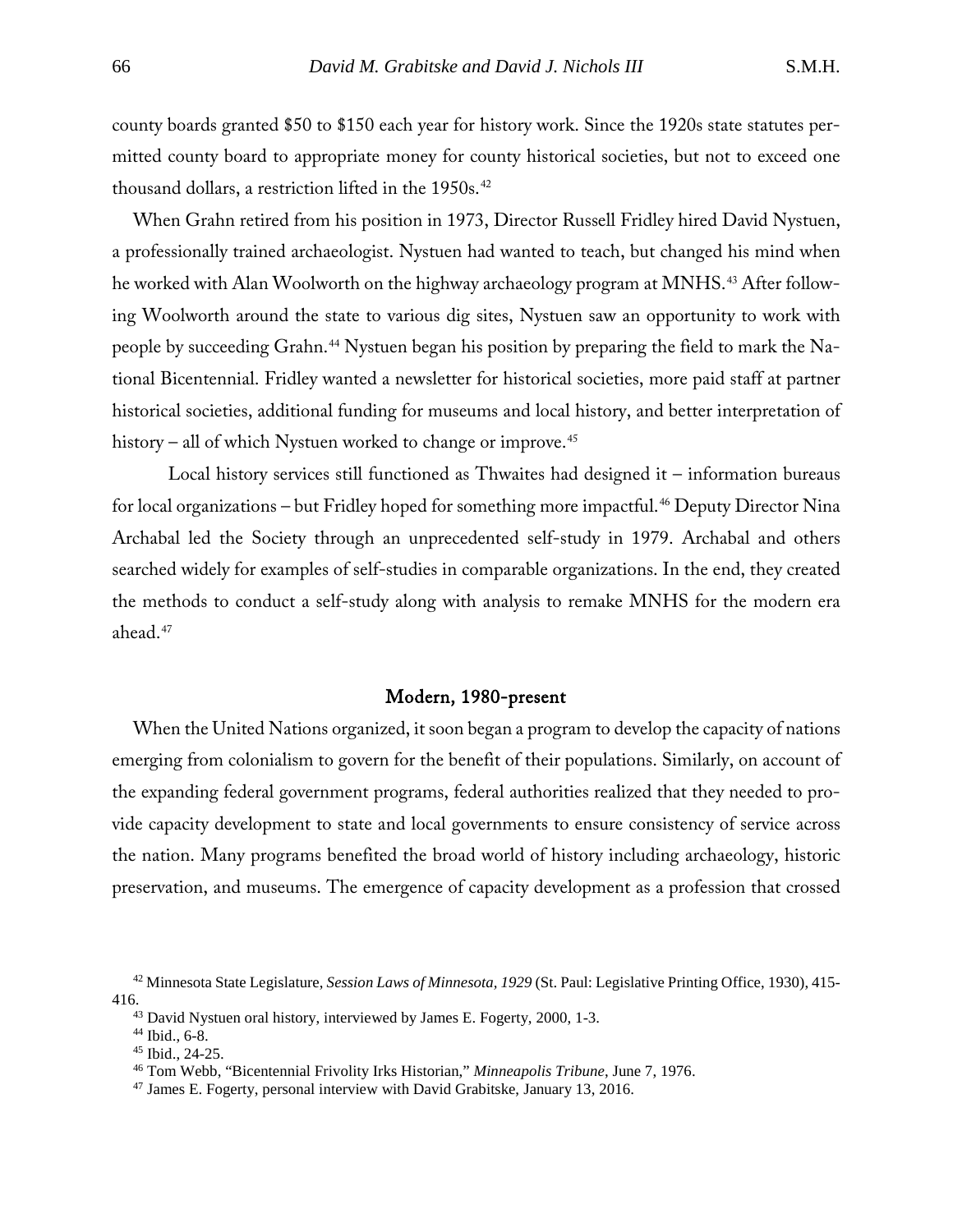disciplines – plus the professionalization of museums and nonprofits in general – drove professionalization of local history services. The goal of all of it was to help people save more history and have greater access to history.<sup>[48](#page-10-0)</sup>

The 1979 Minnesota Historical Society Self-Study was part of professionalization. Reviewers for local history services came from local history organizations and provided three observations. First, reviewers felt that those in local history services were dedicated to their job, but that they lacked adequate training to develop capacity in other organizations. Nystuen had professional training, but in archaeology rather than outreach. Second, they felt that local history services should offer more programming that local museums could plug into their offerings. Third, they wanted to see more "purpose and understanding of their role within the Minnesota Historical Society."<sup>[49](#page-10-1)</sup> These criticisms exposed a vague understanding of the purpose of local history services. Nystuen contended it was not his place to tell local history organizations specifically what to do, and that they would stay on top of developing methods and techniques by fully participating in the profession and then applying those to local conditions.<sup>[50](#page-10-2)</sup>

Even leaders of the Society debated whether local history services should simply drive revenue, or whether the service should build capacity for saving and sharing Minnesota history. Evidence supports both and Nystuen took the political middle ground and advocated for doing both. Nys-tuen responded to the self-study by improving content for workshops and the newsletter.<sup>[51](#page-10-3)</sup> Senior Society staff continued to debate the issue of purpose, however, even as late as 2003 in the context of a large budget reduction at a time when other state history enterprises had eliminated their local history services functions.<sup>[52](#page-10-4)</sup> Another contribution of the self-study was that it provided greater definition of the relationship between the Grants Office and Local History Services.<sup>[53](#page-10-5)</sup> The selfstudy helped group local history services with other functions that were often in the field: historic

<span id="page-10-1"></span><span id="page-10-0"></span><sup>48</sup> See David Grabitske, "State History Enterprises and Capacity-Development Services," DBA diss., Metropolitan State University, 2014.

<sup>49</sup> *Minnesota Historical Society Self Study Report* (St. Paul: Minnesota Historical Society, 1979), 143.

<sup>50</sup> Ibid., 145.

<sup>51</sup> Ibid., 146-147.

<span id="page-10-4"></span><span id="page-10-3"></span><span id="page-10-2"></span> $52$  Patrick McCormack, personal interview with Grabitske, May 4, 2007. Those that ended their local history services following the dot-com bust were Kansas, Louisiana, Nebraska, and Oregon (2004, 2004, 2002, and 2001, respectively). This debate prompted the theme for the 2002 Winter Meeting of the Field Services Alliance in Myrtle Beach, South Carolina. The theme provided the research question for David Grabitske's 2014 doctoral dissertation measuring local history services by comparing the revenues of state history enterprises between those providing the services and those that did not in 2012.

<span id="page-10-5"></span><sup>53</sup> *Minnesota Historical Society Self Study Report*, 151.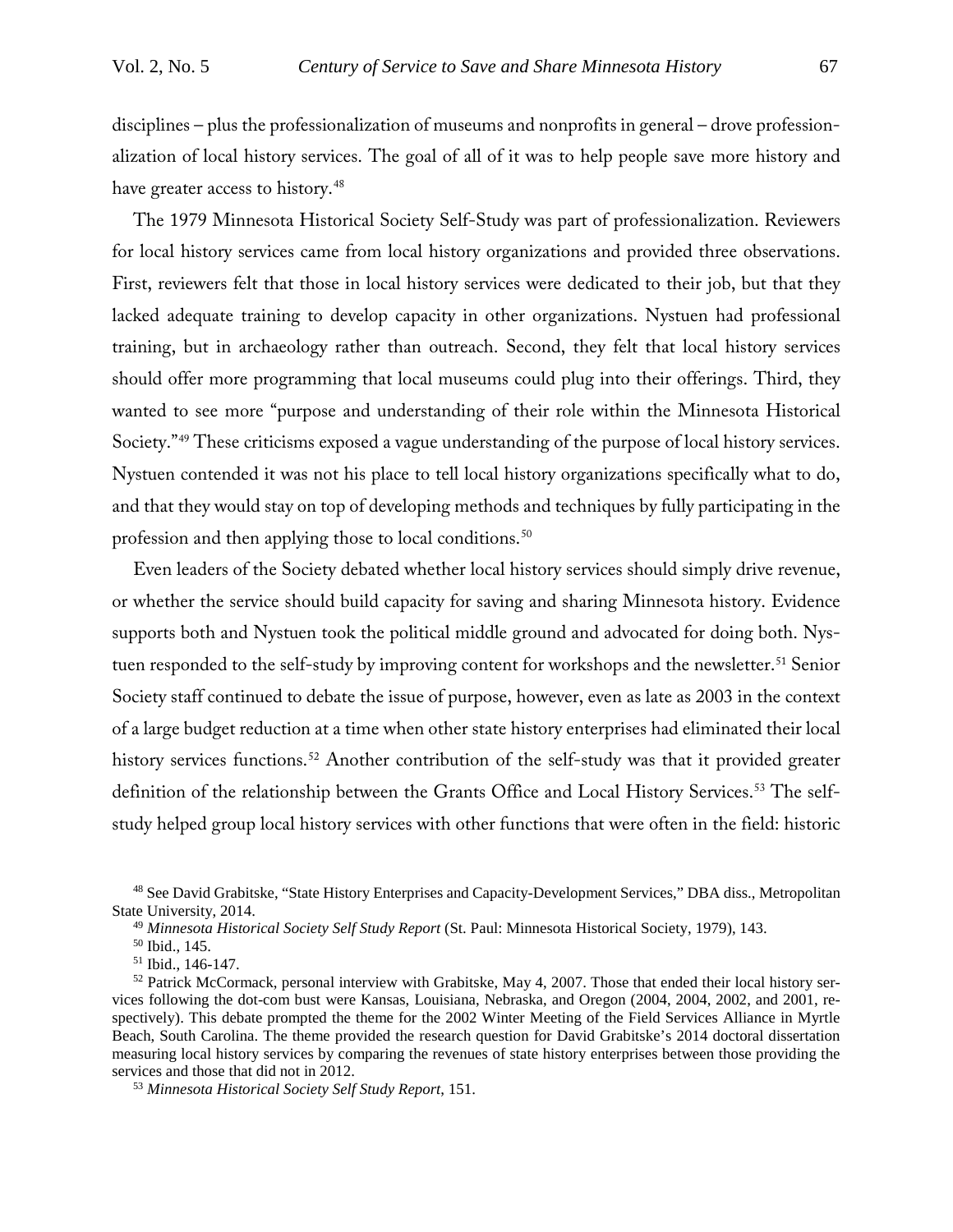preservation and grants. This grouping remains uncommon among state history enterprises, but has served Minnesota well.

By 1979, however, local history services needed to professionalize as local history organizations were professionalizing in response to new expectations for nonprofits and museums. That year, Internal Revenue Service changed Form 990, for example, to require greater transparency and accountability among nonprofits. Anticipating greater professionalization among his colleagues, Nystuen became an advocate for adopting technology, especially software to manage museum ob-ject collections.<sup>[54](#page-11-0)</sup>

On the national level, the American Association for State and Local History (AASLH) brought together local history service providers in 1988 at a meeting in Chicago, which became Field Services Alliance (FSA). FSA brought structure and greater professionalism to the pre-existing infor-mal relationships among local history services workers.<sup>[55](#page-11-1)</sup> On the state level, Stearns History Museum led all history organizations in the state – including the Minnesota Historical Society – in earning accreditation from the American Alliance of Museums. Local history organizations met at the Stearns History Museum in 1991 to form the Minnesota Alliance of Local History Museums to provide technical training on emerging technology, such as websites and collections management systems. In every healthy network of organizations, leadership will arise from many corners, which is what Nystuen said he hoped to foster in 1979.

Timothy Glines succeeded Nystuen in 2001 in the rebranded position of Manager of Outreach Services.<sup>[56](#page-11-2)</sup> Glines enjoyed people and brought with him to the position extensive contacts useful to the service. Unlike Nystuen and his predecessors, Glines was not appointed by the director. He would lead a team of professionals in grants, conservation, and historic preservation planning. Using his connections and staff, Glines reached out to the Minnesota Alliance of Local History Museums more fully for greater collaboration. Glines continued Nystuen's focus on technology by initiating the transition of the paper-based newsletter to email listservs and enewsletters.

When Glines retired in 2007 David Grabitske succeeded him. Glines provided him an excellent education in how to conduct local history services: that specific training suggested in the 1979 selfstudy. In 2007, Grabitske also became chair of the FSA and began improving training for Field

<sup>54</sup> Timothy C. Glines to David Grabitske, email, January 18, 2016.

<span id="page-11-2"></span><span id="page-11-1"></span><span id="page-11-0"></span><sup>55</sup> McKay*, Field Services Alliance*, presented September 9, 2008 at Field Services Alliance Meeting, 1-3, 8.

<sup>56</sup> Glines, *Quarterly Report: Local History Services*, July 1 2005-September 30 2005, 1-7.